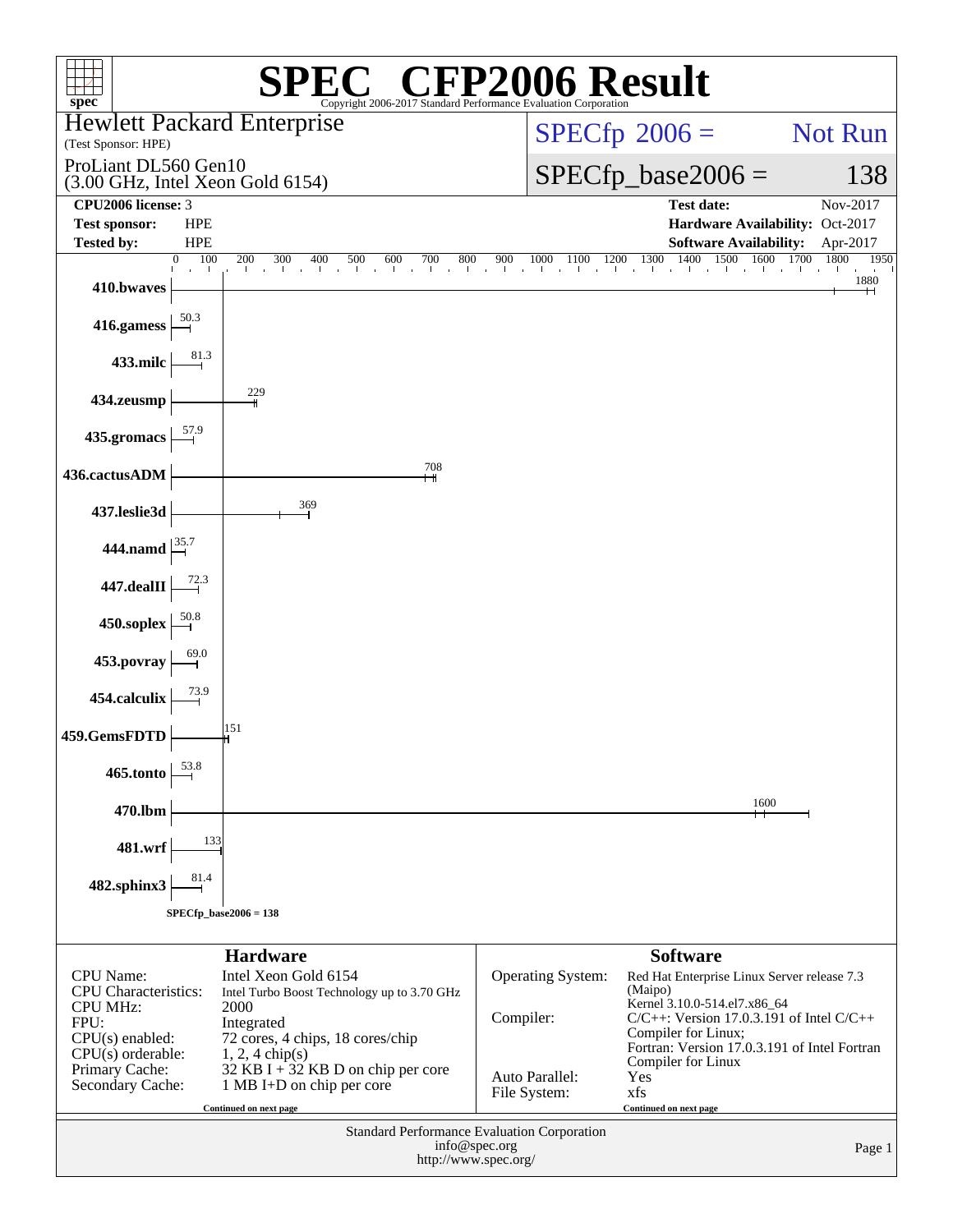

#### Hewlett Packard Enterprise

#### (Test Sponsor: HPE)

#### ProLiant DL560 Gen10

(3.00 GHz, Intel Xeon Gold 6154)

### $SPECfp2006 =$  Not Run

### $SPECfp\_base2006 = 138$

| <b>CPU2006 license: 3</b>                                                  |                                                                                                                      |                                                                                    | <b>Test date:</b>                                            | Nov-2017 |
|----------------------------------------------------------------------------|----------------------------------------------------------------------------------------------------------------------|------------------------------------------------------------------------------------|--------------------------------------------------------------|----------|
| <b>Test sponsor:</b>                                                       | <b>HPE</b>                                                                                                           |                                                                                    | Hardware Availability: Oct-2017                              |          |
| <b>Tested by:</b>                                                          | <b>HPE</b>                                                                                                           |                                                                                    | <b>Software Availability:</b>                                | Apr-2017 |
| L3 Cache:<br>Other Cache:<br>Memory:<br>Disk Subsystem:<br>Other Hardware: | 24.75 MB I+D on chip per chip<br>None<br>768 GB (48 x 16 GB 2Rx8 PC4-2666V-R)<br>1 x 480 GB SATA SSD, RAID 0<br>None | <b>System State:</b><br><b>Base Pointers:</b><br>Peak Pointers:<br>Other Software: | Run level 3 (multi-user)<br>64-bit<br>Not Applicable<br>None |          |

| <b>Results Table</b> |                                                                                                          |       |                |            |                |            |                |              |                |              |                |              |
|----------------------|----------------------------------------------------------------------------------------------------------|-------|----------------|------------|----------------|------------|----------------|--------------|----------------|--------------|----------------|--------------|
|                      | <b>Base</b>                                                                                              |       |                |            |                |            |                | <b>Peak</b>  |                |              |                |              |
| <b>Benchmark</b>     | <b>Seconds</b>                                                                                           | Ratio | <b>Seconds</b> | Ratio      | <b>Seconds</b> | Ratio      | <b>Seconds</b> | <b>Ratio</b> | <b>Seconds</b> | <b>Ratio</b> | <b>Seconds</b> | <b>Ratio</b> |
| $410$ .bwayes        | 7.59                                                                                                     | 1790  | 7.23           | 1880       | 7.15           | 1900       |                |              |                |              |                |              |
| 416.gamess           | 389                                                                                                      | 50.3  | 389            | 50.3       | 389            | 50.3       |                |              |                |              |                |              |
| $433$ .milc          | 112                                                                                                      | 81.6  | 113            | 81.2       | 113            | 81.3       |                |              |                |              |                |              |
| 434.zeusmp           | 40.6                                                                                                     | 224   | 39.7           | 229        | 39.6           | 230        |                |              |                |              |                |              |
| 435.gromacs          | <u>123</u>                                                                                               | 57.9  | 123            | 57.9       | 123            | 58.0       |                |              |                |              |                |              |
| 436.cactusADM        | 16.7                                                                                                     | 715   | 17.5           | 684        | 16.9           | 708        |                |              |                |              |                |              |
| 437.leslie3d         | 25.5                                                                                                     | 369   | 25.3           | 371        | 32.3           | 291        |                |              |                |              |                |              |
| 444.namd             | 225                                                                                                      | 35.7  | 225            | 35.7       | 225            | 35.6       |                |              |                |              |                |              |
| 447.dealII           | 158                                                                                                      | 72.3  | 159            | 71.8       | 158            | 72.4       |                |              |                |              |                |              |
| $450$ .soplex        | 162                                                                                                      | 51.6  | 164            | 50.8       | 166            | 50.3       |                |              |                |              |                |              |
| 453.povray           | 77.2                                                                                                     | 69.0  | 77.9           | 68.3       | 76.8           | 69.2       |                |              |                |              |                |              |
| $454$ .calculix      | <b>112</b>                                                                                               | 73.9  | 111            | 74.1       | 112            | 73.9       |                |              |                |              |                |              |
| 459.GemsFDTD         | 69.1                                                                                                     | 153   | 73.8           | 144        | 70.1           | <u>151</u> |                |              |                |              |                |              |
| $465$ .tonto         | 183                                                                                                      | 53.7  | 181            | 54.3       | 183            | 53.8       |                |              |                |              |                |              |
| 470.1bm              | 7.97                                                                                                     | 1720  | 8.57           | 1600       | 8.70           | 1580       |                |              |                |              |                |              |
| 481.wrf              | 84.3                                                                                                     | 132   | 83.7           | <u>133</u> | 82.9           | 135        |                |              |                |              |                |              |
| 482.sphinx3          | 239                                                                                                      | 81.4  | 240            | 81.4       | 239            | 81.5       |                |              |                |              |                |              |
|                      | Results appear in the order in which they were run. Bold underlined text indicates a median measurement. |       |                |            |                |            |                |              |                |              |                |              |

### **[Operating System Notes](http://www.spec.org/auto/cpu2006/Docs/result-fields.html#OperatingSystemNotes)**

 Stack size set to unlimited using "ulimit -s unlimited" Transparent Huge Pages enabled by default Filesystem page cache cleared with: shell invocation of 'sync; echo 3 > /proc/sys/vm/drop\_caches' prior to run IRQ balance service was stop using "service irqbalance stop" Tuned-adm profile was set to Throughtput-Performance

### **[Platform Notes](http://www.spec.org/auto/cpu2006/Docs/result-fields.html#PlatformNotes)**

BIOS Configuration: Intel Hyperthreading set to Disabled Thermal Configuration set to Maximum Cooling LLC Prefetch set to Enabled LLC Dead Line Allocation set to Disabled Continued on next page

> Standard Performance Evaluation Corporation [info@spec.org](mailto:info@spec.org) <http://www.spec.org/>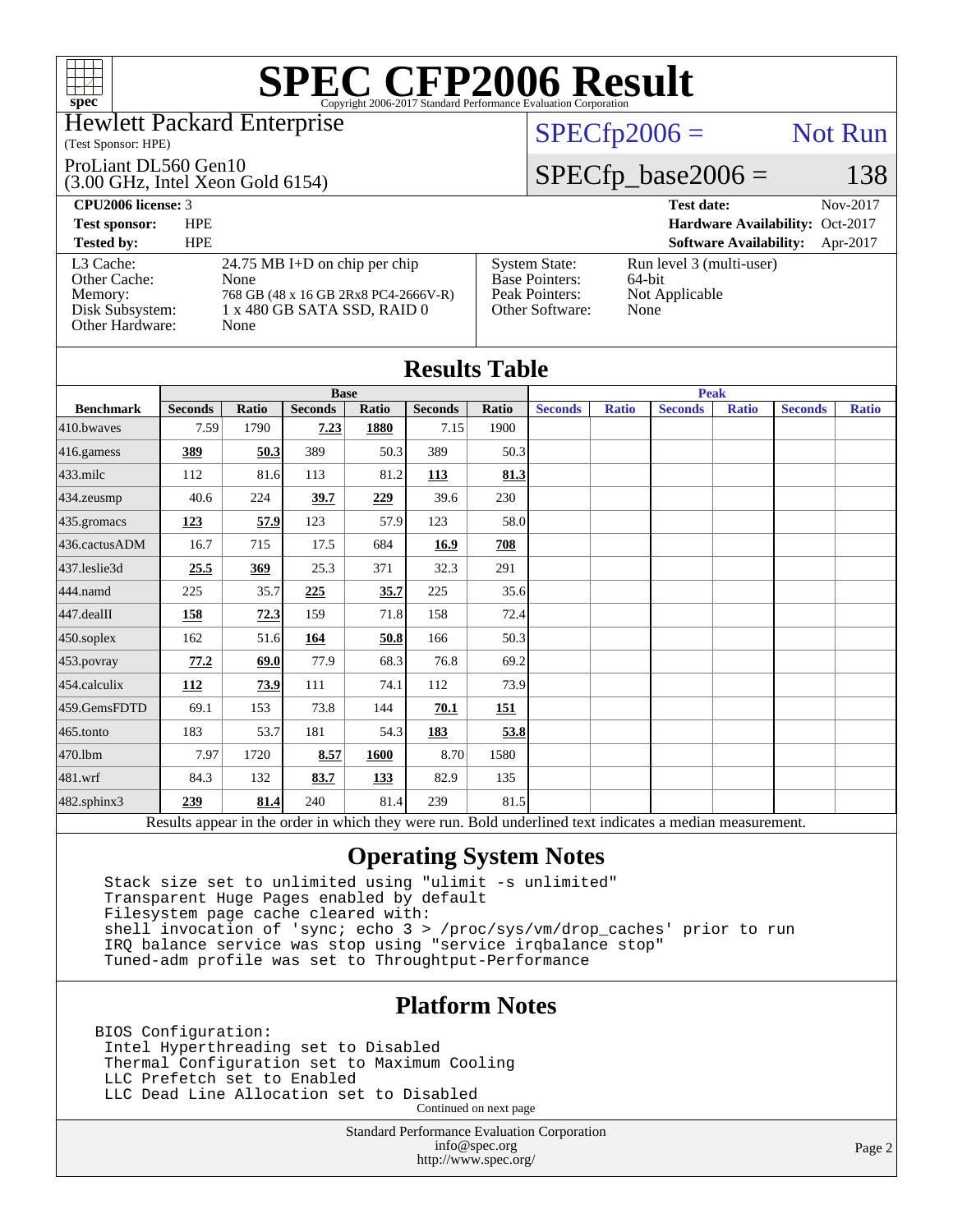

Hewlett Packard Enterprise

(Test Sponsor: HPE)

 $SPECfp2006 =$  Not Run

ProLiant DL560 Gen10

(3.00 GHz, Intel Xeon Gold 6154)

 $SPECTp\_base2006 = 138$ 

**[CPU2006 license:](http://www.spec.org/auto/cpu2006/Docs/result-fields.html#CPU2006license)** 3 **[Test date:](http://www.spec.org/auto/cpu2006/Docs/result-fields.html#Testdate)** Nov-2017 **[Test sponsor:](http://www.spec.org/auto/cpu2006/Docs/result-fields.html#Testsponsor)** HPE **[Hardware Availability:](http://www.spec.org/auto/cpu2006/Docs/result-fields.html#HardwareAvailability)** Oct-2017 **[Tested by:](http://www.spec.org/auto/cpu2006/Docs/result-fields.html#Testedby)** HPE **[Software Availability:](http://www.spec.org/auto/cpu2006/Docs/result-fields.html#SoftwareAvailability)** Apr-2017

#### **[Platform Notes \(Continued\)](http://www.spec.org/auto/cpu2006/Docs/result-fields.html#PlatformNotes)**

Standard Performance Evaluation Corporation Memory Patrol Scrubbing set to Disabled Workload Profile set to General Peak Frequency Compute Energy/Performance Bias set to Maximum Performance Workload Profile set to Custom NUMA Group Size Optimization set to Flat Sysinfo program /cpu2006/config/sysinfo.rev6993 Revision 6993 of 2015-11-06 (b5e8d4b4eb51ed28d7f98696cbe290c1) running on DL560-Gen10 Tue Nov 14 19:11:43 2017 This section contains SUT (System Under Test) info as seen by some common utilities. To remove or add to this section, see: <http://www.spec.org/cpu2006/Docs/config.html#sysinfo> From /proc/cpuinfo model name : Intel(R) Xeon(R) Gold 6154 CPU @ 3.00GHz 4 "physical id"s (chips) 72 "processors" cores, siblings (Caution: counting these is hw and system dependent. The following excerpts from /proc/cpuinfo might not be reliable. Use with caution.) cpu cores : 18 siblings : 18 physical 0: cores 0 1 2 3 4 8 9 10 11 16 17 18 19 20 24 25 26 27 physical 1: cores 0 1 2 3 4 8 9 10 11 16 17 18 19 20 24 25 26 27 physical 2: cores 0 1 2 3 4 8 9 10 11 16 17 18 19 20 24 25 26 27 physical 3: cores 0 1 2 3 4 8 9 10 11 16 17 18 19 20 24 25 26 27 cache size : 25344 KB From /proc/meminfo MemTotal: 792071332 kB HugePages\_Total: 0<br>Hugepagesize: 2048 kB Hugepagesize: From /etc/\*release\* /etc/\*version\* os-release: NAME="Red Hat Enterprise Linux Server" VERSION="7.3 (Maipo)" ID="rhel" ID\_LIKE="fedora" VERSION\_ID="7.3" PRETTY\_NAME="Red Hat Enterprise Linux Server 7.3 (Maipo)" ANSI\_COLOR="0;31" CPE\_NAME="cpe:/o:redhat:enterprise\_linux:7.3:GA:server" redhat-release: Red Hat Enterprise Linux Server release 7.3 (Maipo) system-release: Red Hat Enterprise Linux Server release 7.3 (Maipo) system-release-cpe: cpe:/o:redhat:enterprise\_linux:7.3:ga:server uname -a: Linux DL560-Gen10 3.10.0-514.el7.x86\_64 #1 SMP Wed Oct 19 11:24:13 EDT 2016 x86\_64 x86\_64 x86\_64 GNU/Linux run-level 3 Nov 14 13:02 Continued on next page

[info@spec.org](mailto:info@spec.org) <http://www.spec.org/>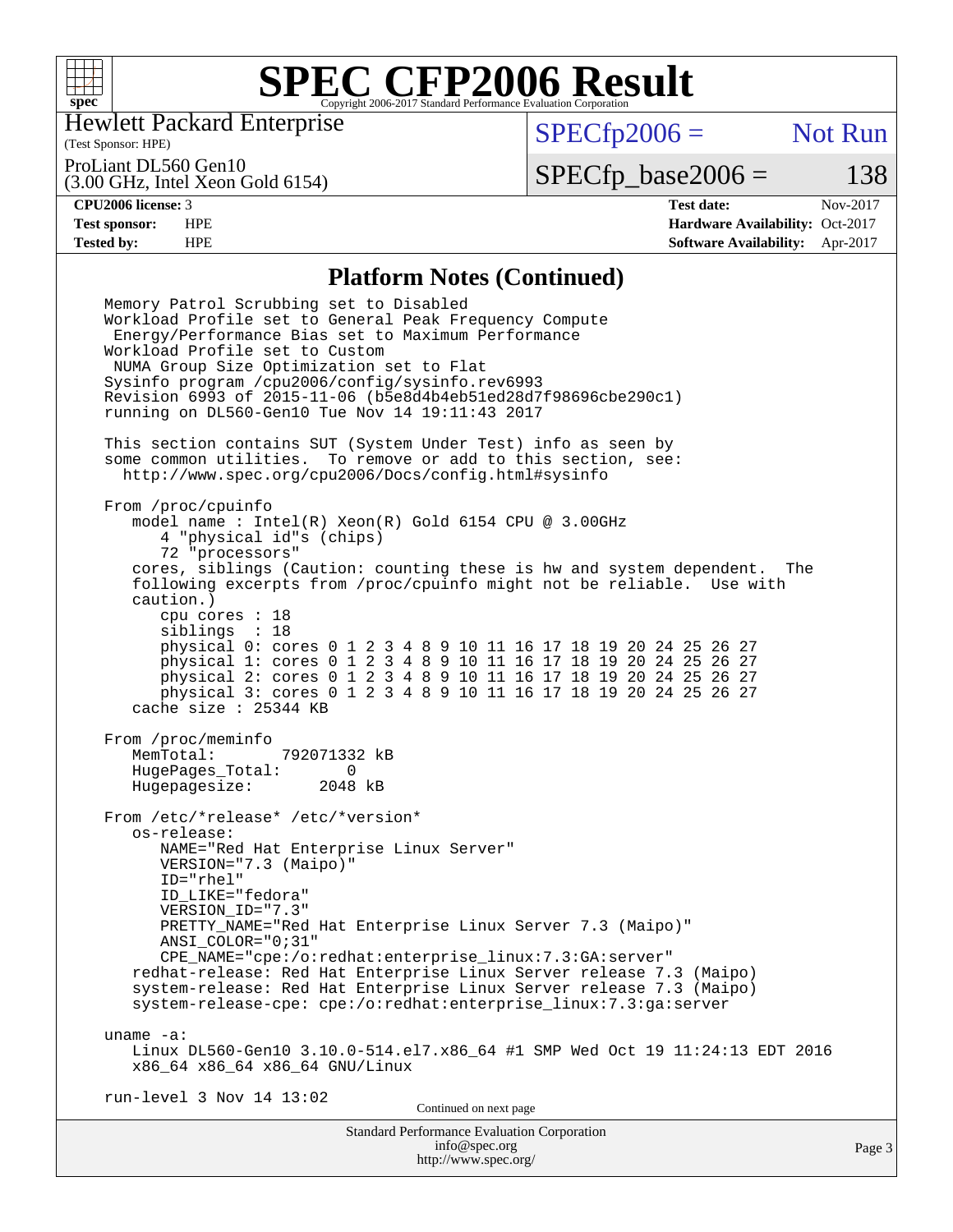

Hewlett Packard Enterprise

(3.00 GHz, Intel Xeon Gold 6154)

 $SPECTp2006 =$  Not Run

ProLiant DL560 Gen10

 $SPECTp\_base2006 = 138$ 

(Test Sponsor: HPE)

**[CPU2006 license:](http://www.spec.org/auto/cpu2006/Docs/result-fields.html#CPU2006license)** 3 **[Test date:](http://www.spec.org/auto/cpu2006/Docs/result-fields.html#Testdate)** Nov-2017 **[Test sponsor:](http://www.spec.org/auto/cpu2006/Docs/result-fields.html#Testsponsor)** HPE **[Hardware Availability:](http://www.spec.org/auto/cpu2006/Docs/result-fields.html#HardwareAvailability)** Oct-2017 **[Tested by:](http://www.spec.org/auto/cpu2006/Docs/result-fields.html#Testedby)** HPE **[Software Availability:](http://www.spec.org/auto/cpu2006/Docs/result-fields.html#SoftwareAvailability)** Apr-2017

### **[Platform Notes \(Continued\)](http://www.spec.org/auto/cpu2006/Docs/result-fields.html#PlatformNotes)**

 SPEC is set to: /cpu2006 Filesystem Type Size Used Avail Use% Mounted on<br>/dev/sdal xfs 447G 41G 407G 9% / /dev/sda1 xfs 447G 41G 407G 9% / Additional information from dmidecode:

 Warning: Use caution when you interpret this section. The 'dmidecode' program reads system data which is "intended to allow hardware to be accurately determined", but the intent may not be met, as there are frequent changes to hardware, firmware, and the "DMTF SMBIOS" standard.

 BIOS HPE U34 09/29/2017 Memory: 48x UNKNOWN NOT AVAILABLE 16 GB 2 rank 2666 MHz

(End of data from sysinfo program)

#### **[General Notes](http://www.spec.org/auto/cpu2006/Docs/result-fields.html#GeneralNotes)**

Environment variables set by runspec before the start of the run: KMP\_AFFINITY = "granularity=core,compact" LD\_LIBRARY\_PATH = "/cpu2006/lib/ia32:/cpu2006/lib/intel64:/cpu2006/sh10.2"  $OMP_NUM_THREADS = "72"$ 

 Binaries compiled on a system with 1x Intel Core i7-4790 CPU + 32GB RAM memory using Redhat Enterprise Linux 7.2

## **[Base Compiler Invocation](http://www.spec.org/auto/cpu2006/Docs/result-fields.html#BaseCompilerInvocation)**

[C benchmarks](http://www.spec.org/auto/cpu2006/Docs/result-fields.html#Cbenchmarks): [icc -m64](http://www.spec.org/cpu2006/results/res2017q4/cpu2006-20171127-50802.flags.html#user_CCbase_intel_icc_64bit_bda6cc9af1fdbb0edc3795bac97ada53)

[C++ benchmarks:](http://www.spec.org/auto/cpu2006/Docs/result-fields.html#CXXbenchmarks) [icpc -m64](http://www.spec.org/cpu2006/results/res2017q4/cpu2006-20171127-50802.flags.html#user_CXXbase_intel_icpc_64bit_fc66a5337ce925472a5c54ad6a0de310)

[Fortran benchmarks](http://www.spec.org/auto/cpu2006/Docs/result-fields.html#Fortranbenchmarks): [ifort -m64](http://www.spec.org/cpu2006/results/res2017q4/cpu2006-20171127-50802.flags.html#user_FCbase_intel_ifort_64bit_ee9d0fb25645d0210d97eb0527dcc06e)

[Benchmarks using both Fortran and C](http://www.spec.org/auto/cpu2006/Docs/result-fields.html#BenchmarksusingbothFortranandC): [icc -m64](http://www.spec.org/cpu2006/results/res2017q4/cpu2006-20171127-50802.flags.html#user_CC_FCbase_intel_icc_64bit_bda6cc9af1fdbb0edc3795bac97ada53) [ifort -m64](http://www.spec.org/cpu2006/results/res2017q4/cpu2006-20171127-50802.flags.html#user_CC_FCbase_intel_ifort_64bit_ee9d0fb25645d0210d97eb0527dcc06e)

## **[Base Portability Flags](http://www.spec.org/auto/cpu2006/Docs/result-fields.html#BasePortabilityFlags)**

 410.bwaves: [-DSPEC\\_CPU\\_LP64](http://www.spec.org/cpu2006/results/res2017q4/cpu2006-20171127-50802.flags.html#suite_basePORTABILITY410_bwaves_DSPEC_CPU_LP64) 416.gamess: [-DSPEC\\_CPU\\_LP64](http://www.spec.org/cpu2006/results/res2017q4/cpu2006-20171127-50802.flags.html#suite_basePORTABILITY416_gamess_DSPEC_CPU_LP64) 433.milc: [-DSPEC\\_CPU\\_LP64](http://www.spec.org/cpu2006/results/res2017q4/cpu2006-20171127-50802.flags.html#suite_basePORTABILITY433_milc_DSPEC_CPU_LP64)

Continued on next page

Standard Performance Evaluation Corporation [info@spec.org](mailto:info@spec.org) <http://www.spec.org/>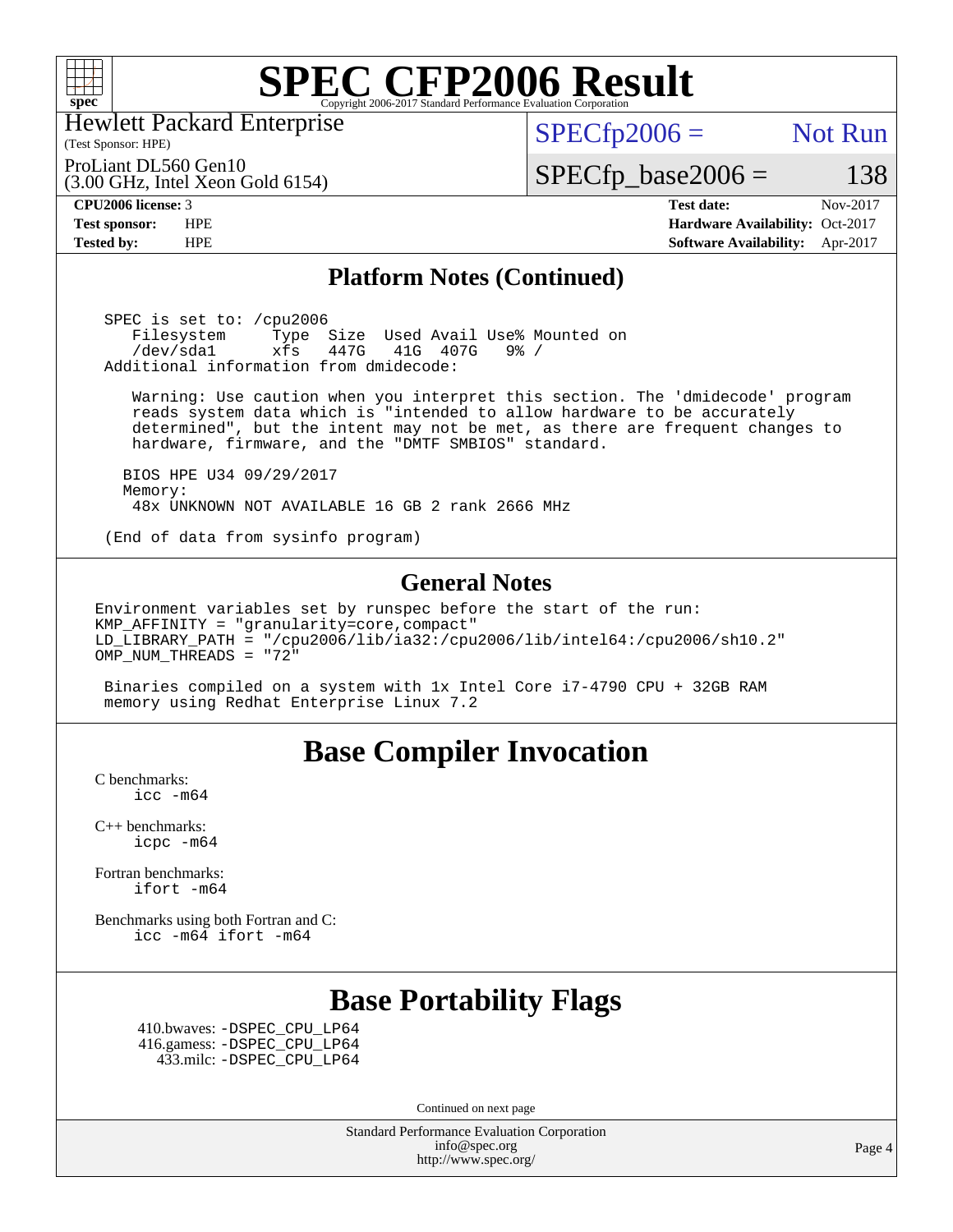

Hewlett Packard Enterprise

(Test Sponsor: HPE)

 $SPECTp2006 =$  Not Run

(3.00 GHz, Intel Xeon Gold 6154) ProLiant DL560 Gen10

 $SPECfp\_base2006 = 138$ 

**[CPU2006 license:](http://www.spec.org/auto/cpu2006/Docs/result-fields.html#CPU2006license)** 3 **[Test date:](http://www.spec.org/auto/cpu2006/Docs/result-fields.html#Testdate)** Nov-2017 **[Test sponsor:](http://www.spec.org/auto/cpu2006/Docs/result-fields.html#Testsponsor)** HPE **[Hardware Availability:](http://www.spec.org/auto/cpu2006/Docs/result-fields.html#HardwareAvailability)** Oct-2017 **[Tested by:](http://www.spec.org/auto/cpu2006/Docs/result-fields.html#Testedby)** HPE **[Software Availability:](http://www.spec.org/auto/cpu2006/Docs/result-fields.html#SoftwareAvailability)** Apr-2017

# **[Base Portability Flags \(Continued\)](http://www.spec.org/auto/cpu2006/Docs/result-fields.html#BasePortabilityFlags)**

| 434.zeusmp: -DSPEC_CPU_LP64                  |                                                                |
|----------------------------------------------|----------------------------------------------------------------|
| 435.gromacs: -DSPEC_CPU_LP64 -nofor_main     |                                                                |
| 436.cactusADM: - DSPEC CPU LP64 - nofor main |                                                                |
| 437.leslie3d: -DSPEC CPU LP64                |                                                                |
| 444.namd: -DSPEC CPU LP64                    |                                                                |
| 447.dealII: -DSPEC CPU LP64                  |                                                                |
| 450.soplex: -DSPEC_CPU_LP64                  |                                                                |
| 453.povray: -DSPEC_CPU_LP64                  |                                                                |
| 454.calculix: -DSPEC_CPU_LP64 -nofor_main    |                                                                |
| 459. GemsFDTD: - DSPEC CPU LP64              |                                                                |
| 465.tonto: -DSPEC CPU LP64                   |                                                                |
| 470.1bm: -DSPEC CPU LP64                     |                                                                |
|                                              | 481.wrf: -DSPEC_CPU_LP64 -DSPEC_CPU_CASE_FLAG -DSPEC_CPU_LINUX |
| 482.sphinx3: -DSPEC_CPU_LP64                 |                                                                |
|                                              |                                                                |
|                                              |                                                                |

# **[Base Optimization Flags](http://www.spec.org/auto/cpu2006/Docs/result-fields.html#BaseOptimizationFlags)**

[C benchmarks](http://www.spec.org/auto/cpu2006/Docs/result-fields.html#Cbenchmarks):

[-xCORE-AVX2](http://www.spec.org/cpu2006/results/res2017q4/cpu2006-20171127-50802.flags.html#user_CCbase_f-xCORE-AVX2) [-ipo](http://www.spec.org/cpu2006/results/res2017q4/cpu2006-20171127-50802.flags.html#user_CCbase_f-ipo) [-O3](http://www.spec.org/cpu2006/results/res2017q4/cpu2006-20171127-50802.flags.html#user_CCbase_f-O3) [-no-prec-div](http://www.spec.org/cpu2006/results/res2017q4/cpu2006-20171127-50802.flags.html#user_CCbase_f-no-prec-div) [-parallel](http://www.spec.org/cpu2006/results/res2017q4/cpu2006-20171127-50802.flags.html#user_CCbase_f-parallel) [-qopt-prefetch](http://www.spec.org/cpu2006/results/res2017q4/cpu2006-20171127-50802.flags.html#user_CCbase_f-qopt-prefetch)

[C++ benchmarks:](http://www.spec.org/auto/cpu2006/Docs/result-fields.html#CXXbenchmarks)

[-xCORE-AVX2](http://www.spec.org/cpu2006/results/res2017q4/cpu2006-20171127-50802.flags.html#user_CXXbase_f-xCORE-AVX2) [-ipo](http://www.spec.org/cpu2006/results/res2017q4/cpu2006-20171127-50802.flags.html#user_CXXbase_f-ipo) [-O3](http://www.spec.org/cpu2006/results/res2017q4/cpu2006-20171127-50802.flags.html#user_CXXbase_f-O3) [-no-prec-div](http://www.spec.org/cpu2006/results/res2017q4/cpu2006-20171127-50802.flags.html#user_CXXbase_f-no-prec-div) [-qopt-prefetch](http://www.spec.org/cpu2006/results/res2017q4/cpu2006-20171127-50802.flags.html#user_CXXbase_f-qopt-prefetch)

[Fortran benchmarks](http://www.spec.org/auto/cpu2006/Docs/result-fields.html#Fortranbenchmarks):

[-xCORE-AVX2](http://www.spec.org/cpu2006/results/res2017q4/cpu2006-20171127-50802.flags.html#user_FCbase_f-xCORE-AVX2) [-ipo](http://www.spec.org/cpu2006/results/res2017q4/cpu2006-20171127-50802.flags.html#user_FCbase_f-ipo) [-O3](http://www.spec.org/cpu2006/results/res2017q4/cpu2006-20171127-50802.flags.html#user_FCbase_f-O3) [-no-prec-div](http://www.spec.org/cpu2006/results/res2017q4/cpu2006-20171127-50802.flags.html#user_FCbase_f-no-prec-div) [-parallel](http://www.spec.org/cpu2006/results/res2017q4/cpu2006-20171127-50802.flags.html#user_FCbase_f-parallel) [-qopt-prefetch](http://www.spec.org/cpu2006/results/res2017q4/cpu2006-20171127-50802.flags.html#user_FCbase_f-qopt-prefetch)

[Benchmarks using both Fortran and C](http://www.spec.org/auto/cpu2006/Docs/result-fields.html#BenchmarksusingbothFortranandC): [-xCORE-AVX2](http://www.spec.org/cpu2006/results/res2017q4/cpu2006-20171127-50802.flags.html#user_CC_FCbase_f-xCORE-AVX2) [-ipo](http://www.spec.org/cpu2006/results/res2017q4/cpu2006-20171127-50802.flags.html#user_CC_FCbase_f-ipo) [-O3](http://www.spec.org/cpu2006/results/res2017q4/cpu2006-20171127-50802.flags.html#user_CC_FCbase_f-O3) [-no-prec-div](http://www.spec.org/cpu2006/results/res2017q4/cpu2006-20171127-50802.flags.html#user_CC_FCbase_f-no-prec-div) [-parallel](http://www.spec.org/cpu2006/results/res2017q4/cpu2006-20171127-50802.flags.html#user_CC_FCbase_f-parallel) [-qopt-prefetch](http://www.spec.org/cpu2006/results/res2017q4/cpu2006-20171127-50802.flags.html#user_CC_FCbase_f-qopt-prefetch)

The flags files that were used to format this result can be browsed at <http://www.spec.org/cpu2006/flags/Intel-ic17.0-official-linux64-revF.html> <http://www.spec.org/cpu2006/flags/HPE-Platform-Flags-Intel-V1.2-SKX-revG.html>

You can also download the XML flags sources by saving the following links: <http://www.spec.org/cpu2006/flags/Intel-ic17.0-official-linux64-revF.xml> <http://www.spec.org/cpu2006/flags/HPE-Platform-Flags-Intel-V1.2-SKX-revG.xml>